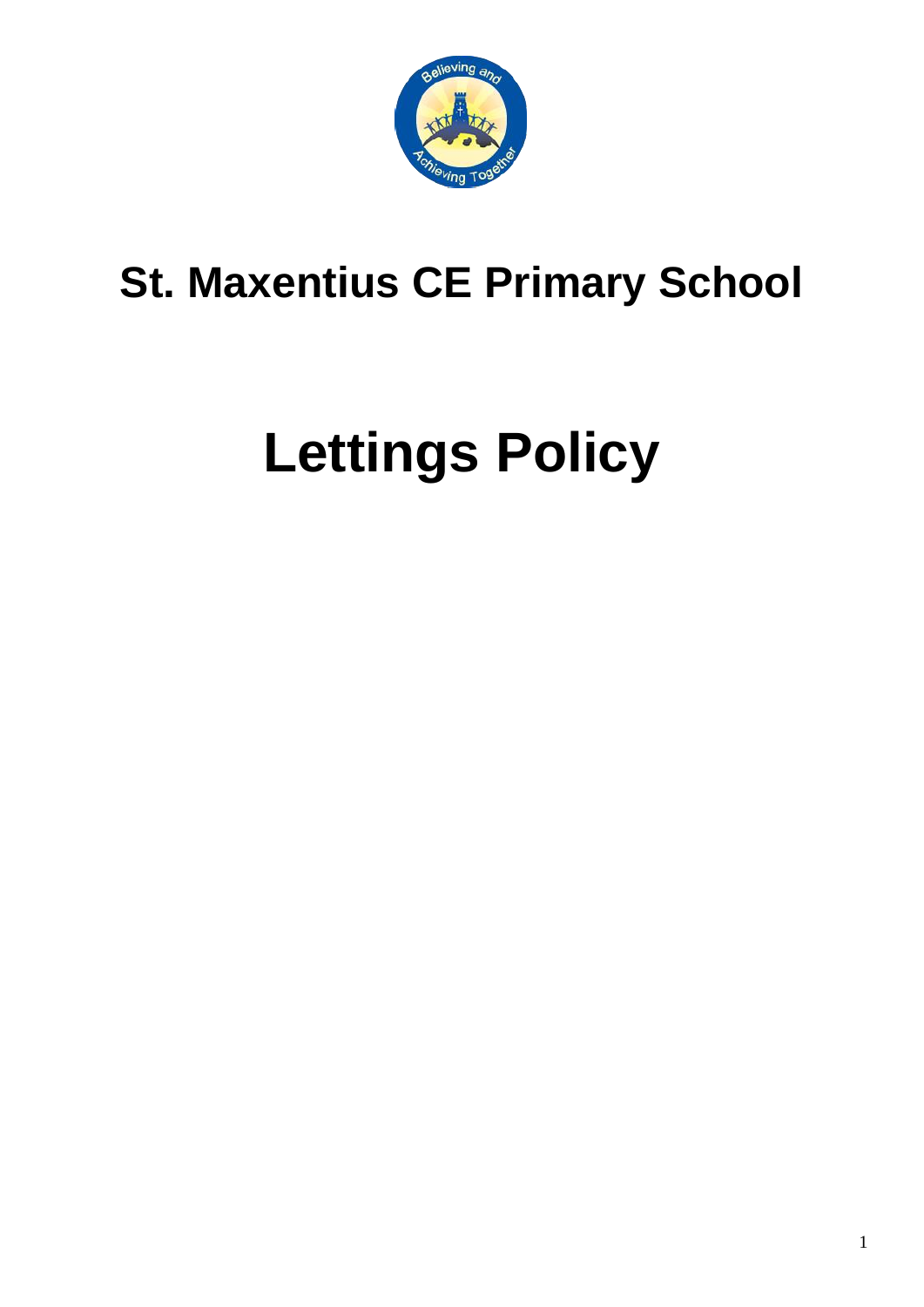# **Introduction**

The Governing Body regards the school buildings and grounds as a community asset and will make every reasonable effort to enable them to be used as much as possible. However, the overriding aim of the Governing Body is to support the school in providing the best possible education for its pupils, and any lettings of the premises to outside organisations will be considered with this in mind. The school's delegated budget (which is provided for the education of its pupils) will not be used to subsidise any lettings by community or commercial organisations. A charge will be levied to meet the additional costs incurred by the school in respect of any lettings of the premises. As a minimum, the actual cost to the school of any use of the premises by an outside organisation must be reimbursed to the school's budget.

Use of the premises for school functions will take priority over lettings.

# **Definition of a Letting**

A letting may be defined as "any use of the school premises (buildings and grounds) by either a community group (such as a local music group or football team), or a commercial organisation (such as a before and after school provider)". A letting must not interfere with the primary activity of the school, which is to provide a high standard of education for all its pupils. Use of the premises for activities such as staff meetings, parents' meetings, Governing Body meetings and extra-curricular activities of pupils supervised by school staff, fall within the corporate life of the school. Costs arising from these uses are therefore a legitimate charge against the school's delegated budget.

# **Charges for a Letting**

The Governing Body is responsible for setting charges for the letting of the school premises. A charge will be levied which covers the following:

- Cost of services (heating and lighting);
- Cost of staffing (additional security, caretaking and cleaning) including "on-costs";
- Cost of administration;
- Cost of "wear and tear";
- Cost of use of school equipment (if applicable);
- Profit element (this will not apply to bona fide local community groups).

Where there are multiple lettings taking place at the same time, the costs for services andstaffing will normally be shared between the organisations involved.

When a BMBC organisation require a Let, charges should only be made to cover the costs: electricity, gas, water and administration. A substantial profit should not be made when BMBC are using the school's facilities.

The specific charge levied will be reviewed annually, during the spring term, by the Resources Committee for implementation from the beginning of the next financial year, with effect from 1 April of that year. Current charges will be provided in advance of any letting being agreed.

# VAT

In general, the letting of rooms for non-sporting activities is exempt of VAT, whereas sports lettings are subject to VAT (although there are exemptions under certain circumstances).

VAT Regulations state that for a series of ten or more lettings to be exempt from VAT, the following conditions should be satisfied:

- Each period is in respect of the same activity carried on at the same place;
- The interval between each period is not less than one day and not more than fourteen days;
- The charge is payable by reference to the whole series and is evidenced by written agreement;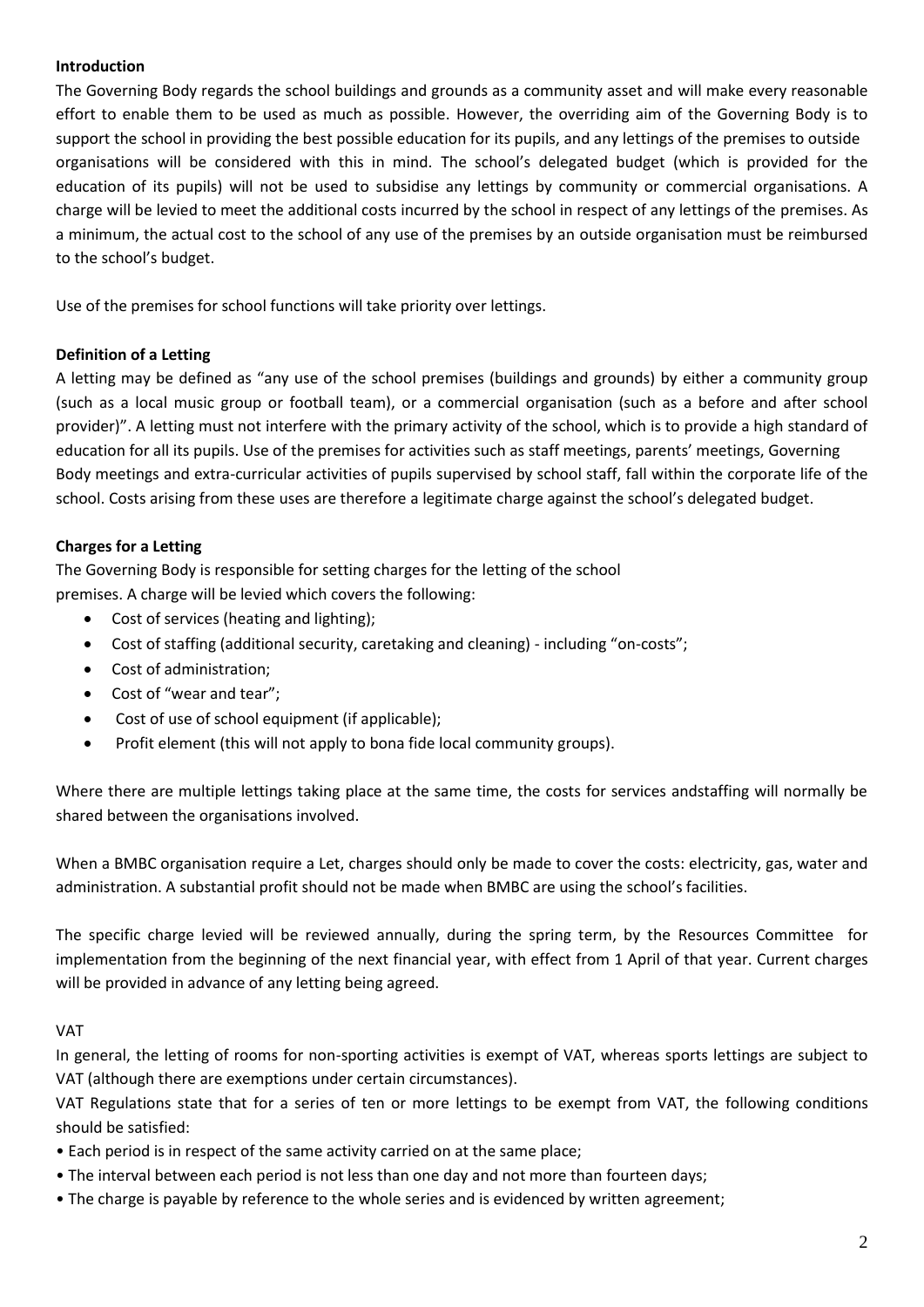• The facilities are letting to a school, club, association or an organisation representing affiliated clubs or constituent association.

When letting the general purpose school hall for a sporting activity it will be exempt from VAT. On the letting of sports facilities for sports, the VAT exemption does not apply to commercial organisations.

# **Management and Administration of Lettings**

The Headteacher is responsible for the management of lettings, in accordance with the Governing Body's policy. Where appropriate, the Headteacher may delegate all or part of this responsibility to other members of staff, whilst still retaining overall responsibility for the lettings process. The Headteacher will consult with the Chair of the Resources Committee, who is empowered to determine the issue on behalf of the Governing Body.

### **The Administrative Process**

Organisations seeking to hire the school premises should approach the Headteacher, who will identify their requirements and clarify the facilities available. The Governing Body has the right to refuse an application, and no letting should be regarded as "booked" until approval has been given in writing. No public announcement of any activity or function taking place should be made by the organisation concerned until the booking has been formally confirmed. Once a letting has been approved, a letter of confirmation will be sent to the hirer, setting out full details of the letting and enclosing a copy of the terms and conditions and the hire agreement. The letting should not take place until the signed agreement has been returned to the school. The person applying to hire the premises will be invoiced for the cost of the letting in accordance with the Governing Body's current scale of charges. (Schools may wish to seek payment in advance in order to reduce any possible bad debts.)

The hirer should be a named individual and the agreement should be in their name, giving their permanent private address. This avoids any slight risk that the letting might be held to be a business tenancy, which would give the hirer security of tenure. All lettings fees which are received by the school will be paid into the school's individual bank account, in order to offset the costs of services, staffing etc. (which are funded from the school's delegated budget). Income and expenditure associated with lettings will be regularly monitored to ensure that at least a "break even" situation is being achieved.

# **TERMS AND CONDITIONS FOR THE HIRE OF THE SCHOOL PREMISES**

All terms and conditions set out below must be adhered to. The "Hirer" shall be the person making the application for a letting, and this person will be personally responsible for payment of all fees or other sums due in respect of the letting.

# **Status of the Hirer**

Lettings will not be made to persons under the age of 18, or to any organisation or group with an unlawful or extremist background. The hire agreement is personal to the hirer only, and nothing in it is intended to have the effect of giving exclusive possession of any part of the school to them or of creating any tenancy between the school and the hirer. Persons may have to undergo, at the discretion of the Governing Body, a criminal record check via the DBS. If a particular letting involves contact with the school's pupils, all personnel involved must be checked against List 99 and undergo a DBS check, in accordance with DCSF guidance. These checks must be made by prior arrangement with the Headteacher, with at least half a term's notice in advance to ensure that the checks can be carried out in time. Any adults working with the school's pupils (for example, at an after school sports club) must be appropriately qualified. Sports coaches must follow the LA's guidelines for working in schools.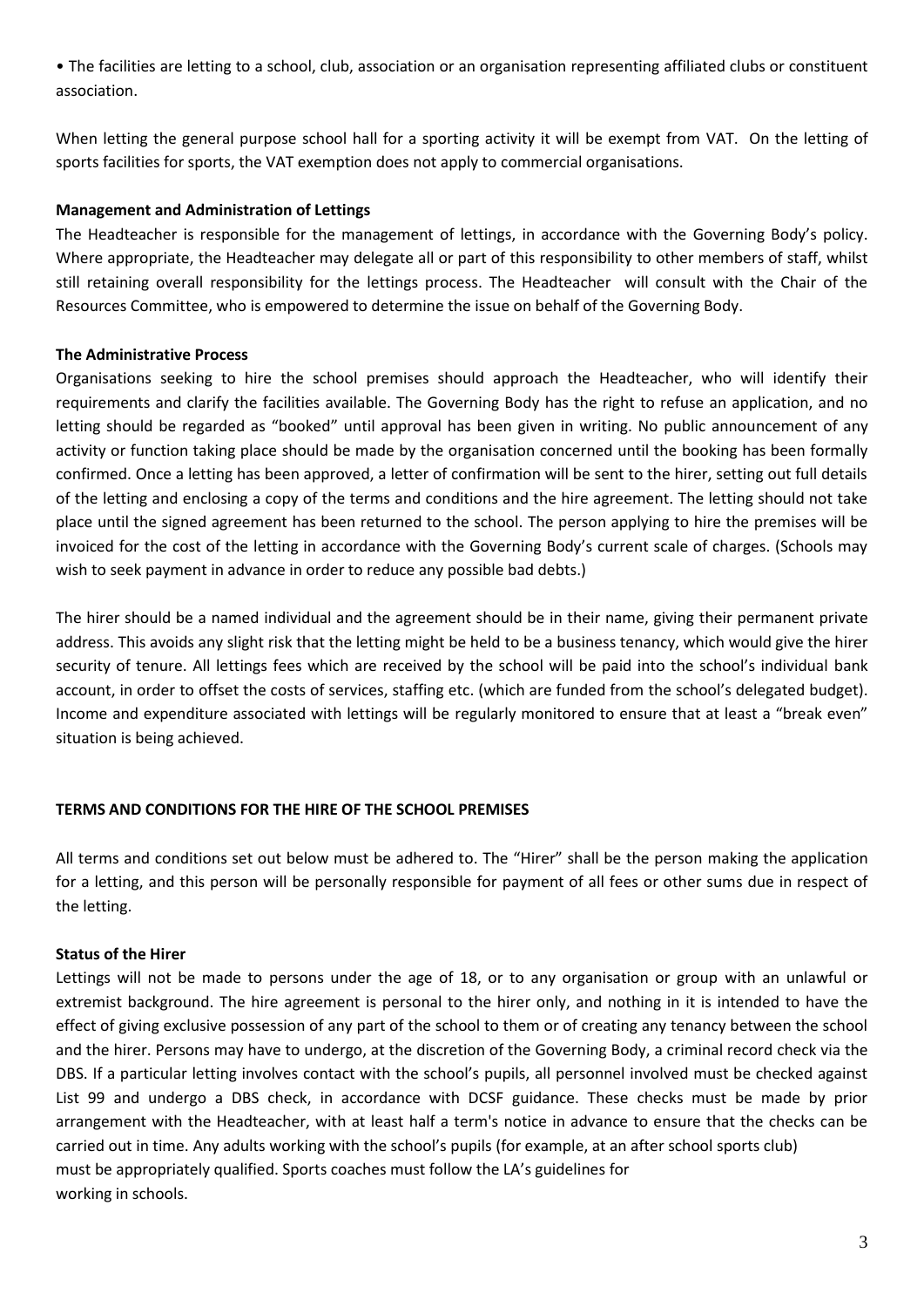# **Priority of Use**

The Headteacher will resolve conflicting requests for the use of the premises, with priority at all times being given to school functions.

#### **Attendance**

The Hirer shall ensure that the number of persons using the premises does not exceed that for which the application was made and approval given.

#### **Behaviour**

The Hirer shall be responsible for ensuring the preservation of good order for the full duration of the letting and until the premises are vacated. If activities involve outdoor use, participants should ensure footwear is cleaned before reentering the premises.

#### **Safeguarding**

The Hirer shall be responsible for ensuring the safeguarding of children in line with Keeping Children Safe In Education 2018 and should have rigorous policies, systems and procedures in place regarding safeguarding.

#### **Public Safety**

The Hirer shall be responsible for the prevention of overcrowding (such as would endanger public safety), and for keeping clear all gangways, passages and exits. The Hirer shall be responsible for providing adequate supervision to maintain order and good conduct, and - where applicable - the Hirer must adhere to the correct adult/pupil ratios at all times.

#### **Own Risk**

It is the Hirer's responsibility to ensure that all those attending are made aware of the fact that they do so in all respects at their own risk.

#### **Damage, Loss or Injury**

The Hirer warrants to the Governing Body that it has appropriate public liability insurance to cover all its legal liabilities for accidents resulting in injuries to persons (including all participants in the activity for which the premises are being hired), and/or loss of or damage to property, including the hired premises, arising out of the letting. The minimum limit for this insurance cover is £2 million. The Hirer must produce the appropriate certificate of insurance cover before the letting can be confirmed.

All persons hiring the school premises must conform to the relevant Health and Safety Regulations.

#### **Insurance for One-off Lettings**

Individuals should be asked whether they have any contents insurance and if so, to check whether it will cover their personal liability for the purposes of the let. If covered, they must provide appropriate evidence (confirmation from the insurers that the event is covered and the policy is in force on the relevant date). The minimum acceptable limit of liability should be £2m.

**Neither the school, nor the Local Authority, will be responsible for any injury to persons or damage to property arising out of the letting of the premises.**

#### **Furniture and Fittings**

Furniture and fittings shall not be removed or interfered with in any way. No fittings or decorating of any kind necessitating drilling, or the fixing of nails or screws into fixtures which are part of the school fabric, are permitted.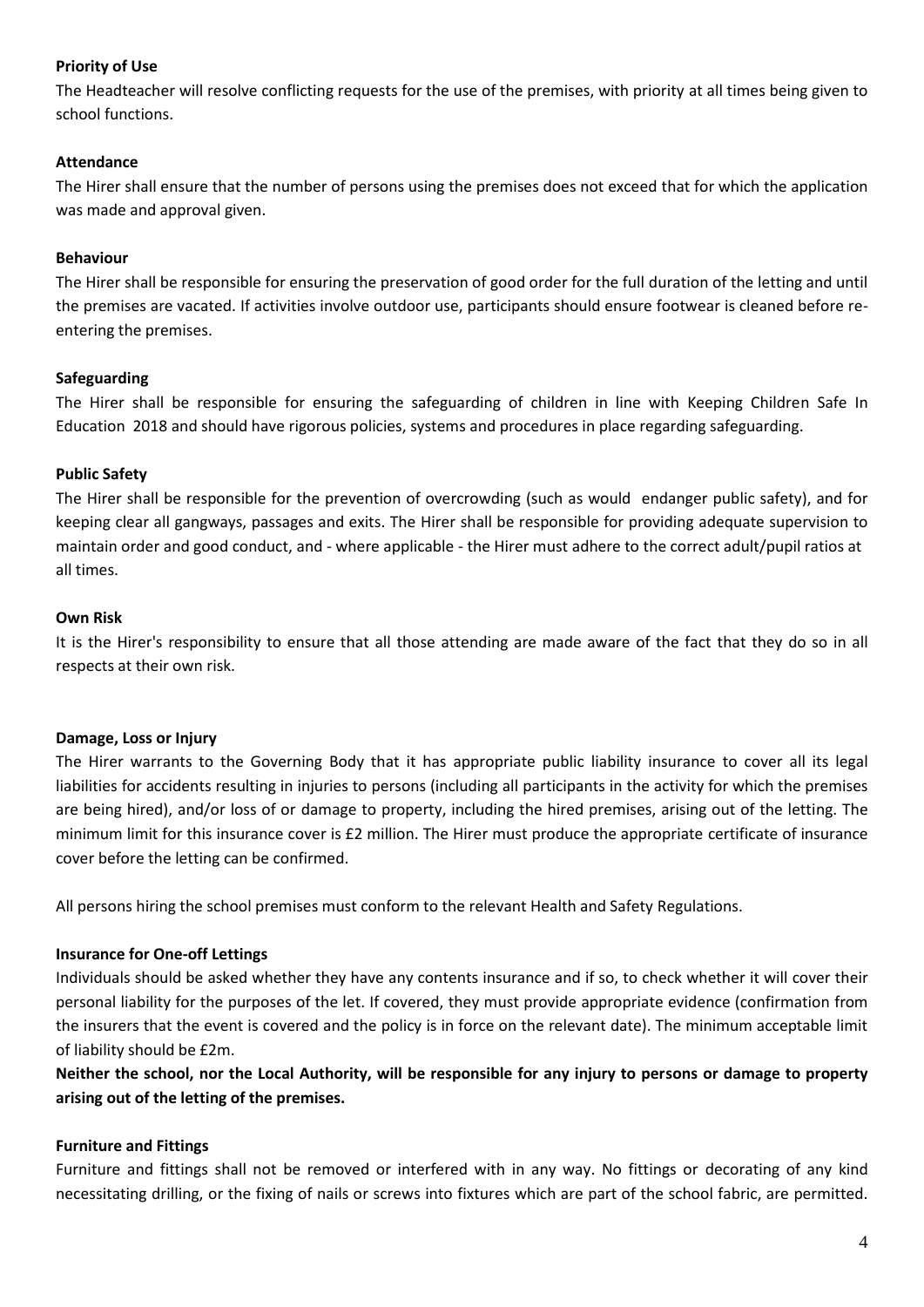In the event of any damage to premises or property arising from the letting, the Hirer shall pay the cost of any reparation required.

#### **School Equipment**

This can only be used if requested on the initial application form, and if its use is approved by the Headteacher. Responsible adults must supervise the use of any equipment which is issued and ensure its safe return. The Hirer is liable for any damage, loss or theft of school equipment they are using, and for the equipment's safe and appropriate use.

#### **Electrical Equipment**

Any electrical equipment brought by the Hirer onto the school site MUST comply with the LA code of practice for portable electrical appliance equipment. Equipment must either have a certificate of safety from a qualified electrical engineer or be inspected by the LA. The intention to use any electrical equipment must be notified on the application.

### **Car Parking Facilities**

Subject to availability, these may be used by the Hirer and other adults involved in the letting.

### **Toilet Facilities**

Access to the school's toilet facilities is included as part of the hire arrangements.

#### **First Aid Facilities**

There is no legal requirement for the school to provide first aid facilities for the Hirer. It is the Hirer's responsibility to make their own arrangements, such as the provision of first aid training for supervising personnel, and the provision of a first aid kit, particularly in the case of sports lettings. Use of the schools resources is not available.

#### **Food and Drink**

No food or drink may be prepared or consumed on the property without the direct permission of the Governing Body, in line with current food hygiene regulations. All litter must be placed in the bins provided.

#### **Intoxicating Liquor**

No intoxicants shall be brought on to or consumed on the premises without the direct permission of the Governing Body.

#### **Smoking**

The whole of the school premises is a non-smoking area, and smoking is not permitted.

# **Copyright or Performing Rights**

The Hirer shall not, during the occupancy of the premises, infringe any subsisting copyright or performing right, and shall indemnify the Local Authority against all sums of money which the LA may have to pay by reason of an infringement of copyright or performing right occurring during the period of hire covered by this agreement.

#### **Sub-letting**

The Hirer shall not sub-let the premises to another person.

#### **Charges**

Hire charges are reviewed annually and the current charge is set out in the Hire